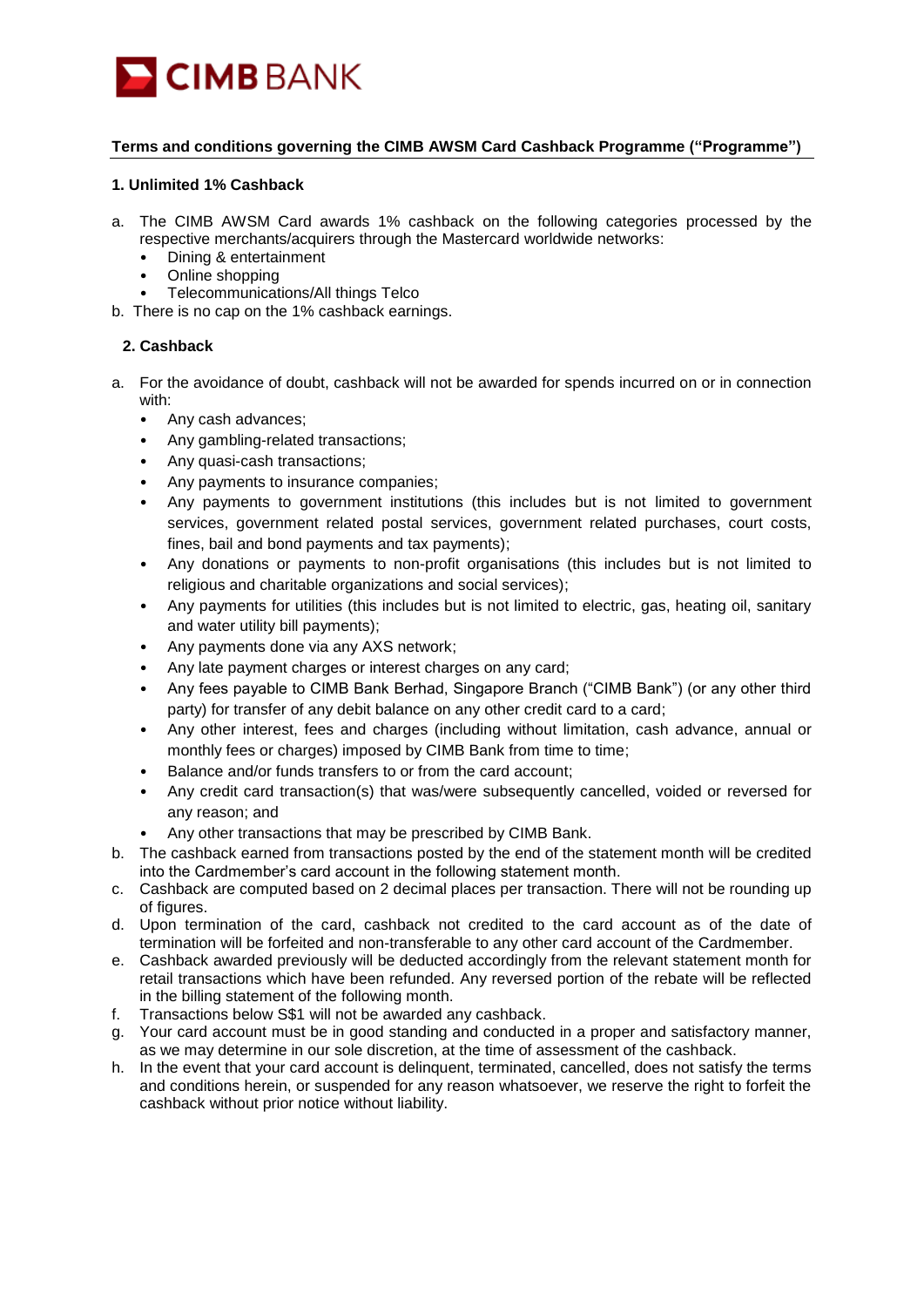

# **3. Definitions**

- a. **Dining & entertainment** is defined as all local and overseas transactions made at all restaurants & cafes, caterers and fast food restaurants, as well as bars, taverns, lounges, nightclubs. For the avoidance of doubt, transactions must be performed at establishments that fall within any of the following Merchant Category Codes (MCC):
	- MCC 5811 (Caterers)
	- MCC 5812 (Restaurants and eating places);
	- MCC 5813 (Drinking places); and
	- MCC 5814 (Fast Food Restaurants)

These exclude (*but are not limited to*) wedding banquets, bars, lounges, clubs, restaurants and other eating establishments specifically within Hotels.

- b. **Online shopping** is defined as all local and overseas online retail transactions made via shopping websites selling apparels, accessories, shoes, bags and electronics as their main business activity. It includes card-not-present transactions i.e. e-commerce/mail/phoneorder/mobile applications. For the avoidance of doubt, transactions must be performed at retail establishments that fall within any of the following Merchant Category Codes (MCC):
	- MCC 5611: Men's and Boys' Clothing and Accessories Stores
	- MCC 5621: Women's Ready to Wear Stores
	- MCC 5631: Women's Accessories and Speciality Stores
	- MCC 5641: Children's and Infants' Wear Stores
	- MCC 5651: Family Clothing Stores
	- MCC 5661: Shoe Stores
	- MCC 5691: Men's and Women's Clothing Stores
	- MCC 5045: Computers, Peripherals, and Software
	- MCC 5732: Electronics Stores
	- MCC 5699: Miscellaneous Apparel and Accessories Shops

These exclude (*but are not limited to*) online sites including movies, food & beverage, travel, airline, government, brokerages/securities, insurance, tuition and online gambling as their main business activity.

- c. **Telecommunications/All things Telco** is defined as any payment made to the following telecommunications companies in Singapore
	- Singtel;
	- M1;
	- Starhub;
	- Circles.Life; and
	- MyRepublic.
- d. The assignment of Merchant Category for each merchant is subject to classification by the respective acquiring banks. It is the responsibility of the particular acquiring bank to assign the correct Merchant Category.
- e. CIMB Bank shall not be held responsible for any incorrect assignment of the Merchant Category that may result in non-posting of the cashback for transactions at the eligible merchants.
- f. The Cardmember shall not be entitled to claim any compensation against CIMB Bank for such non-posting of the cashback due to incorrect assignment of the Merchant Category by the respective merchant's acquiring bank.

#### **4. General**

- a. In the event that the Cardmember (i) is credited an excess of cashback that he may not be entitled to, (ii) breaches any of the terms of conditions herein, (iii) no longer qualifies for the cashback and/or (iv) CIMB Bank in its sole discretion determines that the Cardmember is not eligible to receive the cashback, CIMB Bank reserves the right to deduct an amount equivalent to the cashback awarded from the relevant Cardmember's card account. Any expenses or costs resulting from such deduction(s) shall be borne by the Cardmember. The Cardmember is deemed to have authorised such deduction(s).
- b. In case of dispute, the decision of CIMB Bank shall be final, conclusive and binding. No further correspondence and/or claims will be entertained.
- c. All feedback on relations with the merchants should be directed to the relevant merchant.
- d. Any termination, suspension, amendment or variation of this Programme by CIMB Bank or the terms and conditions contained herein shall not entitle any Eligible Cardmember to any claims or